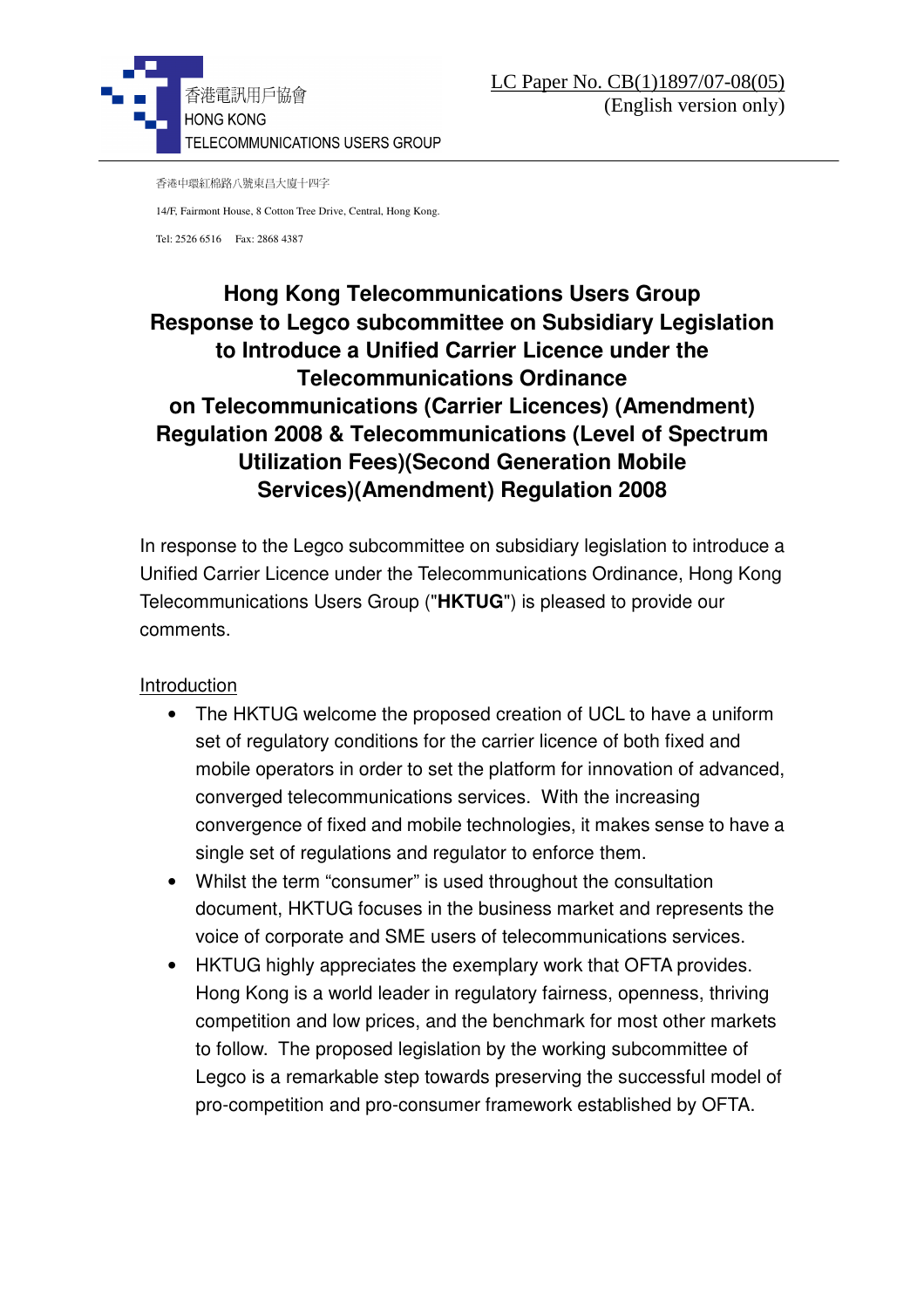## Creation of UCL

• HKTUG supports the creation of UCL with the harmonized set of rights and obligations. It is paramount that the transition to the new UCL will not have any negative impact to the existing set of services provided. If there is any termination of operator's service, a proposed migration arrangement has to be prepared with sufficient notice in advance to the business sector and consumers.

## Fee Schedule and Number Fee

- HKTUG would like to comment specifically the Number Fee which is a newly introduced item in the proposed Fee Schedule of Part 6 Unified Carrier Licences Section 6 of the LN132-08 document.
- Telecommunications numbers as a territory-wise resource has to be managed by OFTA and used efficiently by all operators in order to extend the life span of the current 8-digit numbering plan. The financial impact of publishing the new numbers and the subsequent additional effort of 9-digit or 10-digit dialing arena are huge and every effort should be made to prolong the life of the current 8-digit numbering plan.
- While only 60% or 20 millions numbers are being actively used today out of the 32 millions allocated numbers, HKTUG believes there are rooms for better utilization of these unused numbers through administration means and financial incentives such as the Number Fee. For example, the allocated block size can be reduced from the current 100,000 per block to 10,000 per block so that it is easier to return back to OFTA and that the utilization of each block has to reach over 60% before another block will be allocated.
- For the financial incentive, there are previous examples in Hong Kong and elsewhere that the Number Fee is an attractive instrument to encourage efficient use of numbers. Ideally only the unused numbers should be charged and each operator can be allowed a small % such as 5% as buffer for their used numbers. It is understood that each operator has to report to OFTA its subscriber numbers every month for statistical reason hence there should not be any additional effort. However, we understand that OFTA is proposing that the Number Fee applies for all used and unused number for ease of administration. As such HKTUG agrees that the introduction of Number Fee is the right self-regulating tool for striking the balance between the interest of the end-users, the operators and the public resources of the telecommunications numbers.